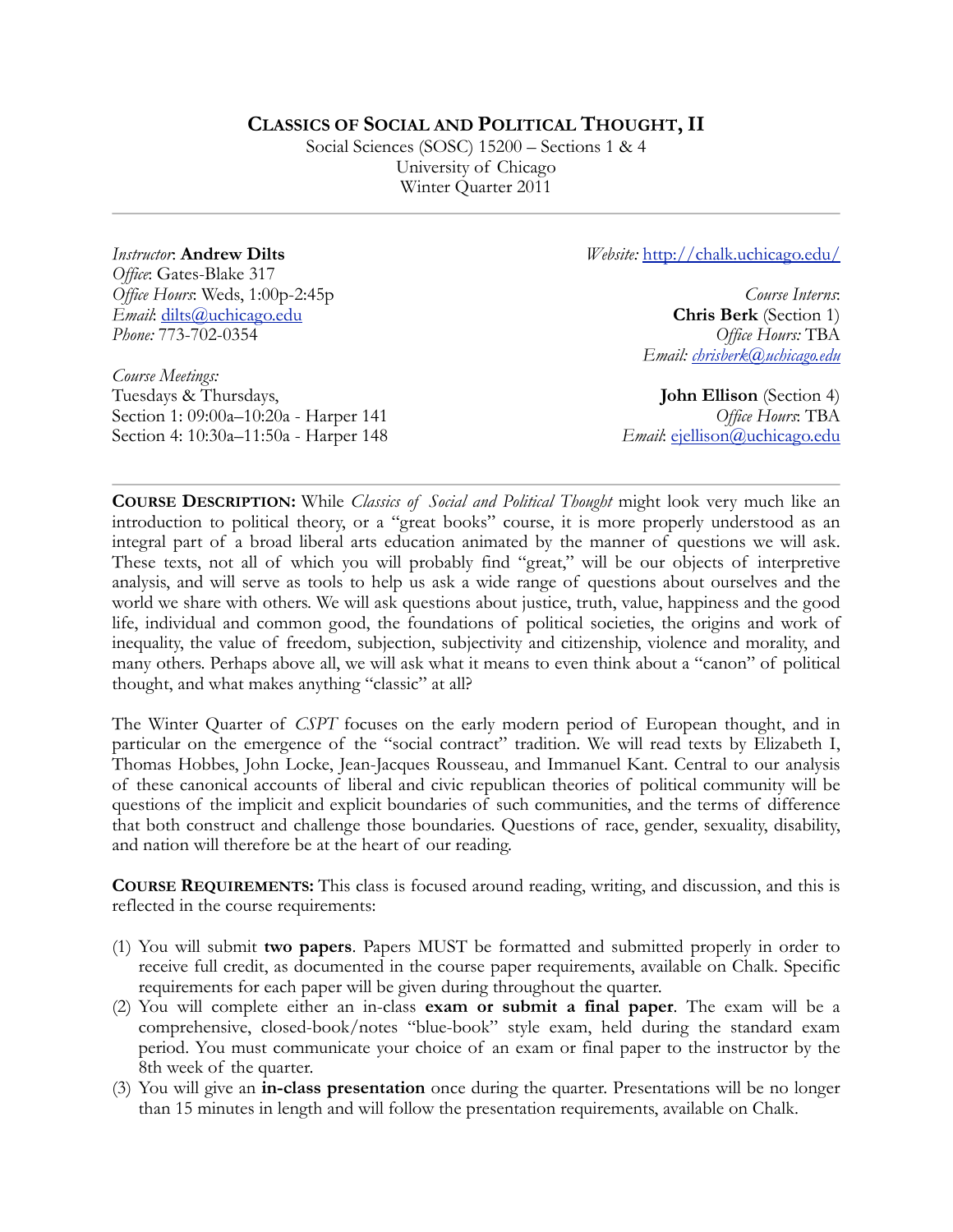(4) You must **attend class** and be an **active participant** in discussion. You are required to post a prepared question about the day's reading on the Chalk discussion board by midnight before each class session (detailed below). Be prepared to present your question at the beginning of class. This is a text-driven course, and as such, you must bring your copy of the day's reading to class.

**ABSENCES:** Absences will only be excused in the case of illness or emergency. If there is a conflict between course participation and religious observance, please contact me in advance. The rule of thumb is simple: stay in touch with me. If you have more than two absences, you should come and see me. If you have more than four, you can expect me to contact your advisor.

**LATE PAPERS:** Except in documented cases of illness or emergency, late papers will be penalized by 5 percentage points per day. However, each student may, at his or her discretion, take a 24-hour extension for *one* of the papers, no questions asked (If you are using your extension please indicate this on the first page of your paper). Should you find yourself in the position that you have to turn in work late, stay in touch with me! I don't really care *why* your work is late, but you are always better off keeping me posted on what is going on.

**DAILY DISCUSSION QUESTIONS:** A good reading question is one that directly and explicitly engages the text. Your question should cite a specific passage, term, or concept that you are puzzled about, and it should offer your interpretation of the passage at hand. It should be focused on something that genuinely puzzles you in the reading, and which you can probably assume that others find puzzling or confusing as well. If you are giving the in-class presentation for the day, you do not have to submit a discussion question.

GRADES: First paper: 20%; second paper 20%; exam/final paper: 20%; presentation: 15%; discussion questions are worth 10%; class participation is 10%; daily attendance is 5%. *Any student who receives a failing grade for attendance and participation will receive a failing grade for the class*. *Any student who has not turned in all papers and/or taken the exam will receive a failing grade for the class.*

**PLAGIARISM & ACADEMIC DISHONESTY:** Proven plagiarism of any kind may result in automatic failure of the course, and will be referred to the University for further disciplinary action. I reserve the right to submit your electronic document to plagiarism detection websites if necessary.

**COMPUTER USE DURING CLASS:** You are welcome to bring a computer to class provided that it enables you to engage more in the class discussion. You may also use a computer to help you take notes. That is, email, twitter, facebook, or anything at all that is not directly related to the *conversation*  we are having will not be tolerated. Using a computer in this way during a seminar is quite simply RUDE and deeply disrespectful to your classmates. If you want to use a computer in class, you will be expected to post copies of your class notes on the Chalk site immediately following the class session to share with others. If you are not willing to do this, do not bring a computer with you.

There is simply no reason whatsoever for you to be using your phone/PDA/kindle/iPad/whatever during class time.

**ACCOMMODATION**: Students in need of accommodation for an impairment and/or disability should contact me as soon as possible. You should also contact the Coordinator for Disability Services (773-834-4469), as outlined in the Student Handbook, to document your needs and determine a reasonable accommodation.